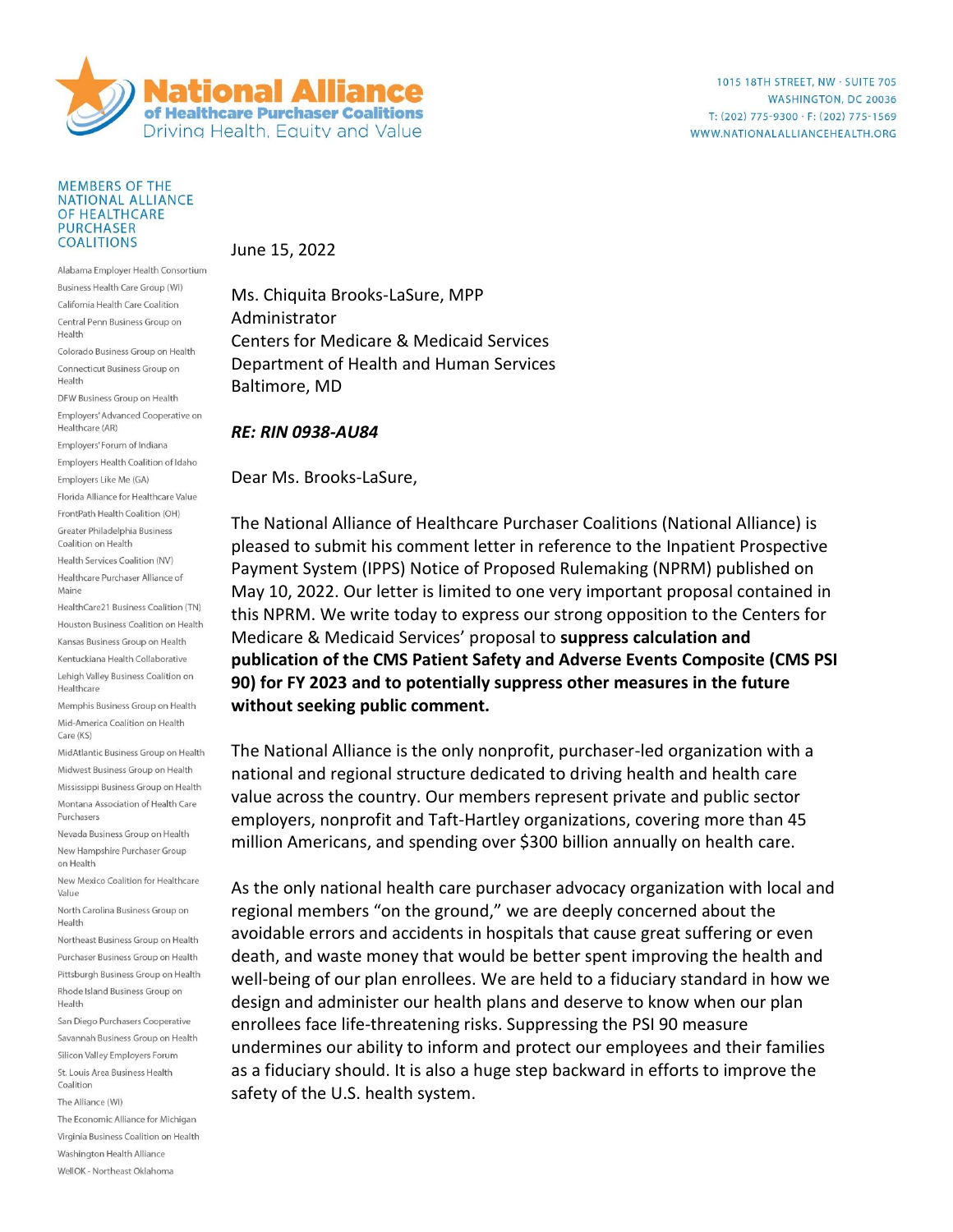## **We oppose the suppression of PSI 90 for the following reasons:**

- The ten preventable surgical and medical complications in PSI 90 kill 25,000 people every year. The dangerous complications reported within PSI-90 are largely preventable and harm 94,000 annually.<sup>1</sup> This information is too important to suppress.
- Data on these complications is not available from any other source. Employer purchasers, both public and private, rely on Medicare data to provide a picture of patient safety and quality for all patients. If CMS suppresses this data, employers will be in the dark on which hospitals put our employees and their families most at risk.
- Employer purchasers use patient safety data to build high quality networks. The hospitals people choose matters because some hospitals are more dangerous than others. For instance, patients are four times more likely to die from a preventable blood clot, twice as likely to suffer a deep pressure ulcer (bedsore), and nine times more likely to have a surgical hemorrhage if they choose the worst performing hospital instead of the best. If CMS suppresses this data, employers will lose the ability to ensure their networks include the safest hospitals and exclude those that have a poor safety record.
- Suppressing vital patient safety information is costly. Employees and their families won't have the information they need to pick the safest hospital, resulting in more dangerous and costly complications, and Medicare isn't alone in paying these bills. Employer purchasers, as well as individuals and families paying their out-of-pocket shares, pay the inflated costs associated with these complications. We have been fighting for increased transparency across the entire health care system, including hospitals, for decades. We strongly believe that this proposal would be a significant step backwards by limiting our access to important data that employer purchasers use in designing plans and networks to meet the needs of their employees and their families and keep overall costs manageable. If patients won't have the information they need to pick the safest hospital, employers will be stuck paying for unnecessary and costly complications. We believe this proposal, if finalized, will have the net effect of increasing health care costs across the entire system. Employer purchasers, as well as covered employees and their families, pay the inflated costs associated with these complications in the form of increased premiums and cost-sharing.
- Suppression of data perpetuates inequities. In a groundbreaking report, Urban Institute researchers found that hospitalized Black patients were far more likely than their white counterparts – *within the same hospital* – to suffer medical and surgical complications, and the results were "clinically large." The findings from this study point to the need for the public to have continuous access to this data by hospital. Because this data is currently available, we know that Black patients had a 27% higher rate of experiencing

[https://www.hospitalsafetygrade.org/media/file/Lives-Saved-White-Paper-FINAL.pdf.](https://www.hospitalsafetygrade.org/media/file/Lives-Saved-White-Paper-FINAL.pdf) Agency for Healthcare Research and Quality, *Patient Safety Indicators (PSI) Benchmark Data Tables, v2021,* July 2021: [https://qualityindicators.ahrq.gov/Downloads/Modules/PSI/V2021/Version\\_2021](https://qualityindicators.ahrq.gov/Downloads/Modules/PSI/V2021/Version_2021%20_Benchmark_Tables_PSI.pdf)  Benchmark Tables PSI.pdf

<sup>1</sup> Armstrong Institute for Patient Safety and Quality, *Lives Lost, Lives Saved: An Updated Comparative Analysis of Avoidable Deaths at Hospitals Graded by The Leapfrog Group,* May 2019: